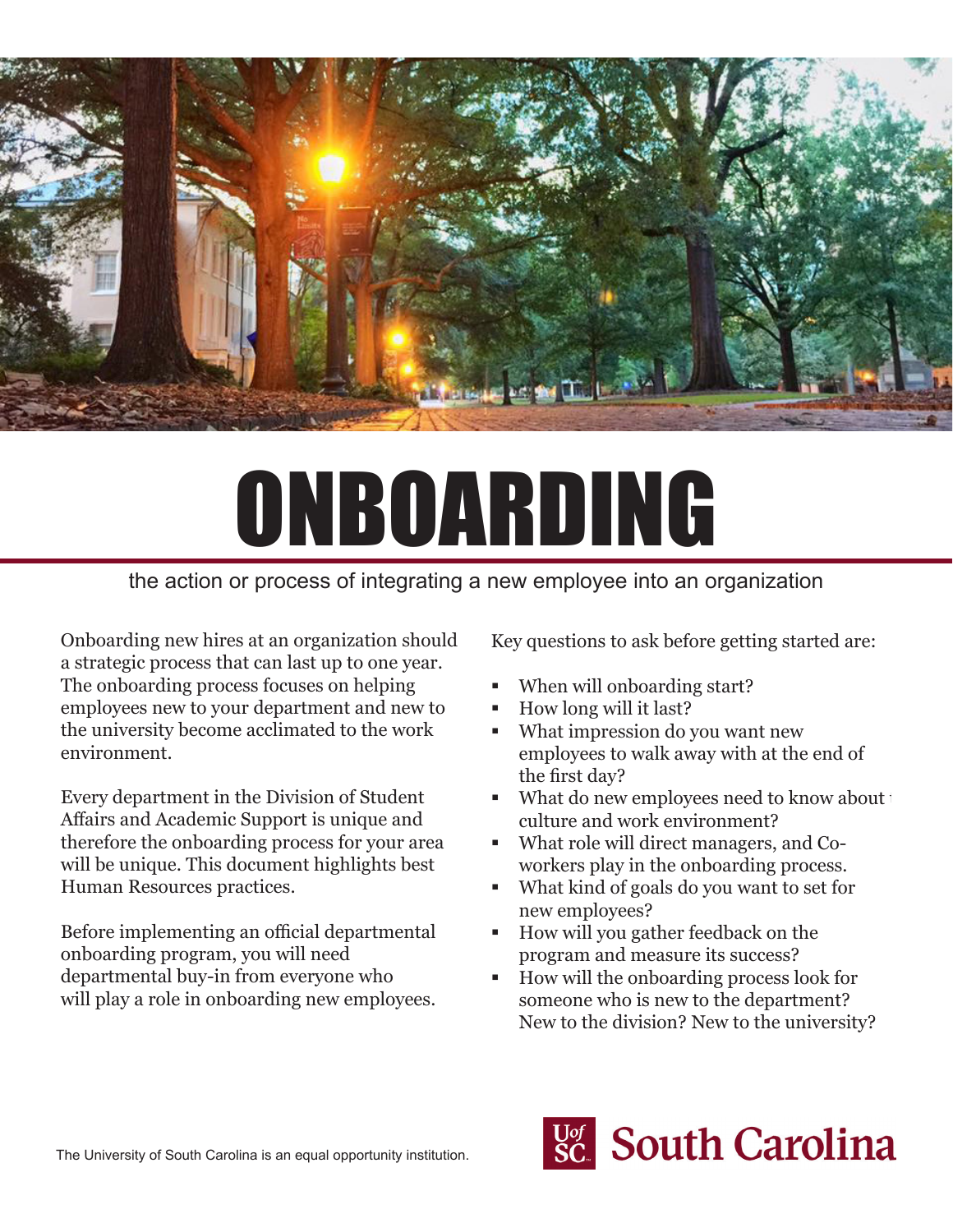# **Onboarding timeline**

Year-long onboarding can sound time consuming and overwhelming, however it need not be.

#### **BEFORE**

Communicate with the employee about paperwork that needs to be completed. If the employee is from out of state consider sending information about the Columbia area, things to do and places to eat. If possible, secure a parking space and provide them with the garage location and reserved number if applicable. Order business cards in advance and assign a department mentor. Stock their desk with office supplies, a working stapler, pens, a pad to take notes on and their business cards. If possible, consider purchasing a plant or a Gamecock coffee mug as a welcome gift, you can also gift office swag if you have it available.

#### **FIRST DAY**

Have a planned schedule, but also allow time for the new employee to process information. Use the included check list to ensure you cover key topics.

#### **FIRST MONTH**

Introduce employee to key partners across campus, continue to check in and answer questions and address concerns. Co-create a personal plan with the employee to include roadmap that outlines goals, training, support, how problems will be addressed, and professional development.

#### **FIRST YEAR**

Throughout the first year the onboarding process should continue by touching base with the new employee to ensure that all necessary information has been shared and that the organization is addressing the employee's questions and concerns. Check in to see if the employee is getting LEAD Training or other professional development. Encourage employee to get involved in cross campus committees such as the PD team.

### **THE FOUR C's OF ONBOARDING**

According to the Society for Human Resource Management onboarding has four distinct levels: Compliance refers to the basic rules and policies. Clarification refers to ensuring the employee understand their job duties and performance expectations. Culture refers to the employee understands the departmental formal and informal norms. Connection refers to the interpersonal relationships networks that newemployees must establish. Proactive onboarding integrates the 4 C's.

Onboarding is not a one-size-fits-all process; employees at different levels require different interactions. But in general, onboarding should:

- Unfold over time
- **Encompass multiple interactions**
- Use organizational resources (LEAD Training, PD events)
- **Involves key stakeholders**
- **Emphasize high quality interactions**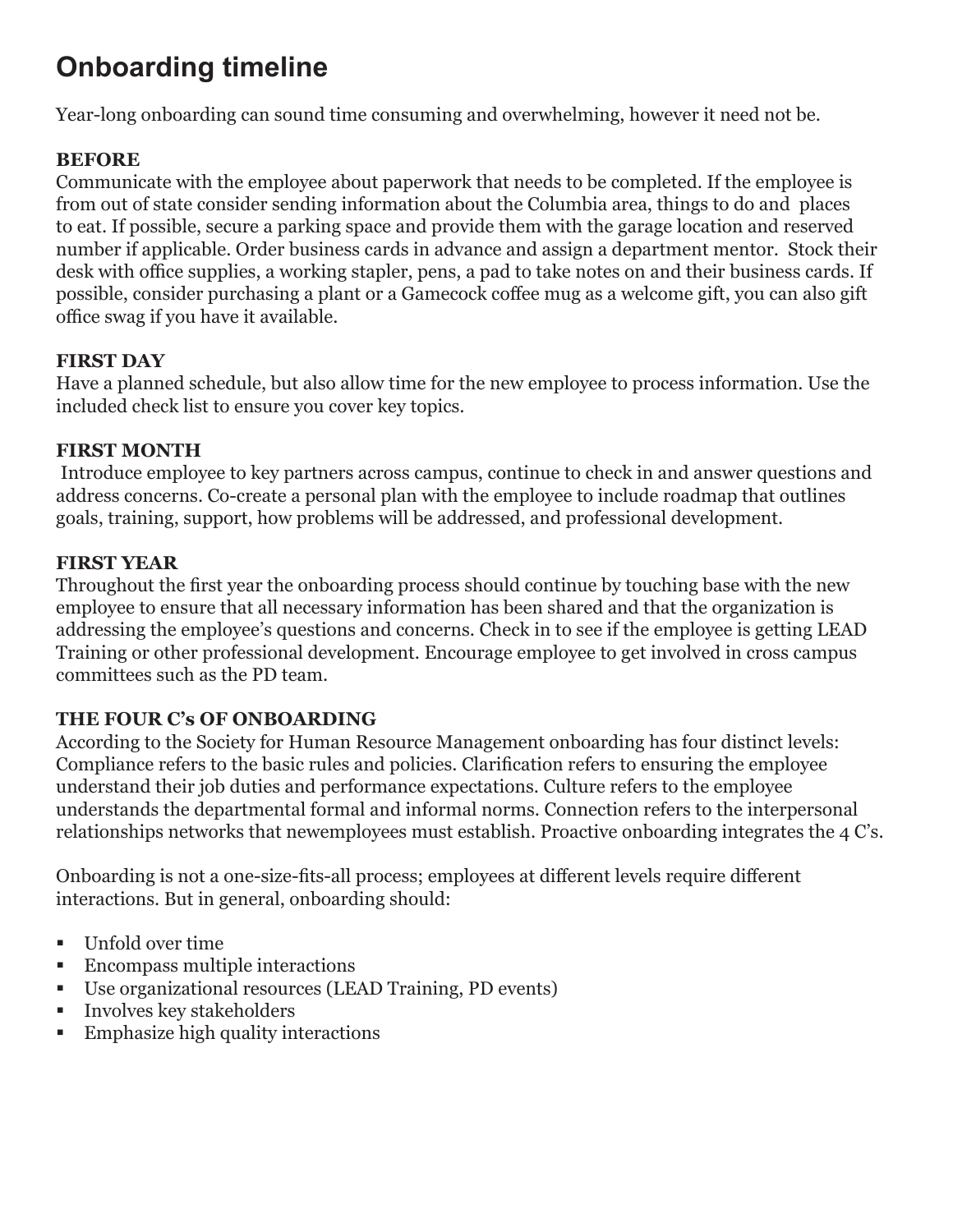# **Pre-boarding checklist**

# **Things to order, request, do:**

- Computer and peripherals
- Phone and voicemail setup
- Parking if applicable
- Business cards
- Desk/office supplies
- Name tag if applicable

## **Extras**

- Gamecock gift/ Office Swag
- Welcome card signed by team
- Plan a welcome breakfast or lunch with the team

# **New Hire Sample Email**

Sending a welcome email to the employee before their start date is an additional nice touch.

## Dear {name},

Welcome to {department name} we look forward to you joining our team on {start date}.

Here is everything you need to know about your first day: -Office address and campus map link -Parking instructions -Schedule

Please bring

Identification complete your Human Resources Paperwork (if not already done) a list of identification needed to complete the I9 form can be found at https://www.uscis.gov/i-9-central/acceptable-documents/list-documents/form-i-9-acceptable-documents

{anything else you may want them to bring the first day, for example a sweater because the office can get a little chilly}

Connect with the team {insert LinkedIn address of team members}

Sincerely, Your Supervisor